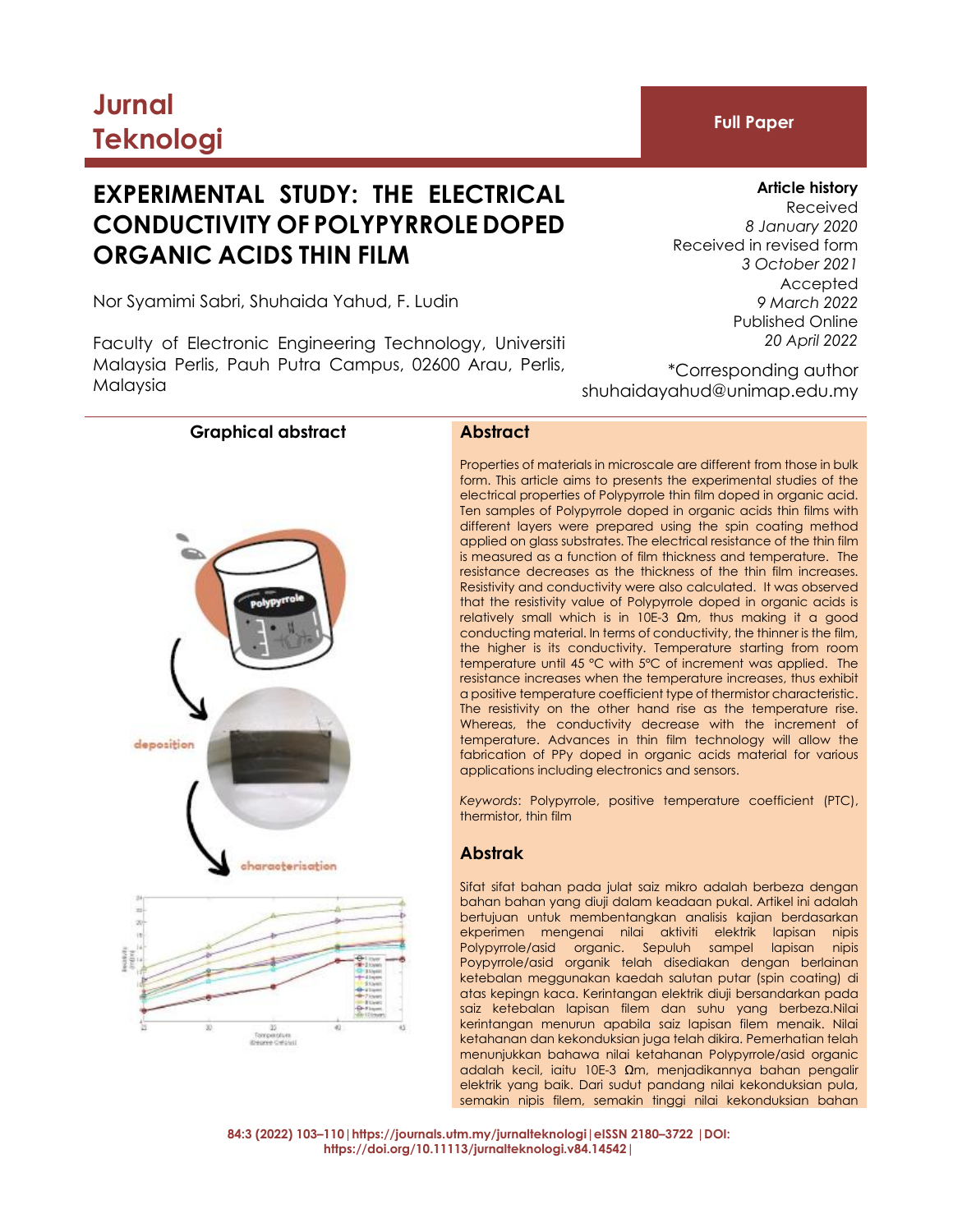tersebut. Suhu bermula daripada nilai suhu bilik, shingga 45 °C dengan peningkatan 5 °C telah diappliakasikan sewaktu ekperimen dijalankan. Nilai kerintangan yang bertambah apabila suhu meningkat telah menunjukkan ciri-ciri pekali suhu positif bagi perintang suhu. Nilai ketahanan pula menaik apabila suhu menaik. Manakala nilai kekonduksian menurun dengan penigkatan suhu. Kemajuan teknologi lapisan filem nipis akan membolehkan fabrikasi berdasarkan PPy/asid organik termasuk applikasi elektronik dan sensor.

*Kata kunci:* Polypyrrole, pekali suhu positif, perintang haba, filem nipis

© 2019 Penerbit UTM Press. All rights reserved

# **1.0 INTRODUCTION**

Conducting polymers (CPs) have received increasing attention over the past decades owing to their electrical properties similar to those of both metals and traditional semiconductor [1]. CPs is organic polymers that conduct electricity [2]. CPs are distinguished from other types of polymers due to their conjugated double bond that are responsible to allow electric flow. CPs show significant different physical behaviour because they can be switched between two or more redox states. Their conductivity can change from insulating to metallic upon doping. CPs were also been labelled as "synthetic metals" in the late 1970s [1, 3], other than being semiconducting and lightweight [4, 5].

One of the first discovered CPs is Polypyrrole(PPy). Since the discovery of PPy in 1979 [6], there has been extensive studies [7] on this material. PPy provides the advantages of chemical diversity, low density [1] and high conductivity [3, 8-12], biocompatibility [10] [13] and ease of processing [3, 12, 14] [15] [16, 17]. In addition, PPy also shows good environmental stability [3, 10-12, 14], and excellent thermal stability [18] [19] [17]. PPy is potentially useful as an electrical conductor [20], therefore making it an excellent material for sensors and electronic components [8]. Furthermore, PPy has the advantage of being flexible [1] and mouldable leading to maximum design freedom for constructing parts [21]. PPy also have lower potential for negative environment as it is an organic type of material [22].

PPy in general is an insulator, however it becomes electrically conductive with addition of dopants. Thus, been used in a wide range of sensor applications. PPy can be prepared using different methods and dopants in order to achieve desired electrical properties for various applications [13]. PPy with different dopant has a unique and different set of electrical characteristics such as resistivity and conductivity. These electronic properties are the basis for a growing world-wide interest in the use of PPy as advanced functional materials [1].

Organic acids are among the most common type of dopant available for PPy. Some of the available Organic acids dopant for PPy are such the Dodecyl

Benzene Sulphonic Acid (DBSA), Camphor Sulphonic Acids (CSA) and P- Toluene Sulphonic Acids (P- TSA) [23]. Organic acids belong to an organic compound group with acidic properties, such as carboxylic acids (- $COOH$ ) and sulfonic acids (- $SO<sub>2</sub>OH$ ). The Organic Acids are reported as a stronger acid than alcohol (- OH). One of the major advantages is that organic acids is soluble in water. In comparison to other solvent, water solvent possess a more polar character, thus giving a higher conductivity [24]. PPy doped in organic acids are also proven to enhance the CPs electrical properties and environmental stability[23]. Although one of the drawbacks of this material is, it is reported to be brittle, the brittleness however can be easily solved by casting it into thin films. PPy doped in organic acids also reported to be used as a novel cathode material [25].

Thin films technology is one of the most advance technology that is used worldwide where the term thin film is applied to samples that having thickness of less than 6 µm. Thin film material offers a lightweight solution with fast material response time.

Electrical characterization of PPy prepared in various organic acids dopant such as camphor sulfonic acid (CSA), dodecylbenzenesulfonic acid DBSA and β – Naphthalene Sulfonic Acid (NSA) has been done previously with various solvent and methods, but the electrical properties of a readily available PPy in organic acids has not yet to be discovered.

Bulk electrical characteristics of any material is one of the intrinsic properties of a material and it is dependent on the sample's dimension [26, 27]. However, as for the physical properties of a thin films, they are highly dependent on their thickness. The determination of the film thickness therefore is a fundamental task in thin film technology. Literature findings reported that the electrical resistivity of a material in thin film is not the same as in a bulk [26] [27]. CPs that is relatively small such as in nanostructures have superior properties over bulk Cps as it exhibit better electrical properties [5].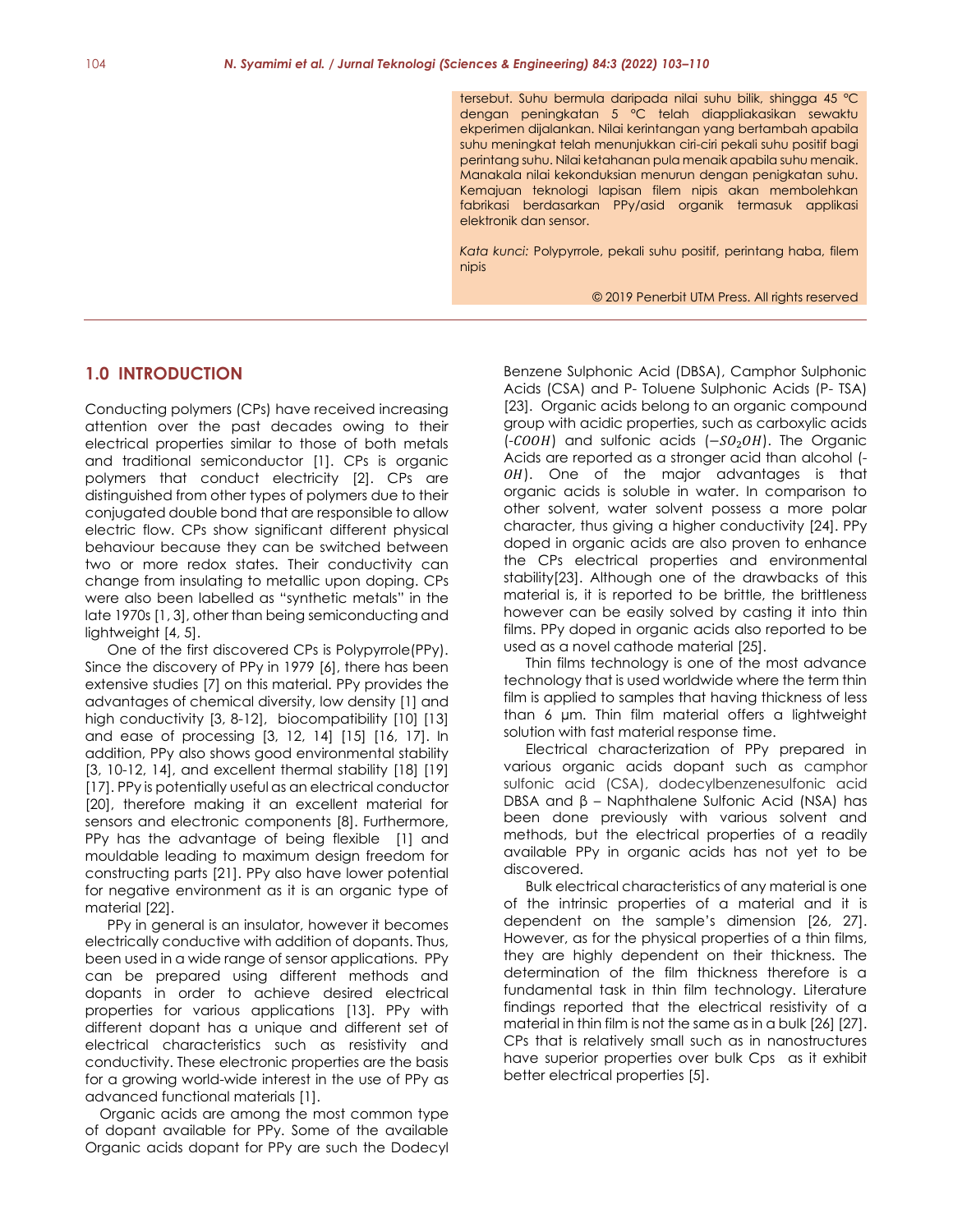

**Figure 1** Comparison of conductivities of materials [28]

Also, it is interesting to know that the classification of materials such as insulators, semiconductors and metals, can be generated from comparison of conductivities. Thus, measurement of the stated properties can provide valuable information to ensure any intended application. Comparison of conductivities of various materials is shown in Figure 1.

Other than material type, length, and crosssectional area, temperature is one of the factors that affecting the electrical value. Little attention has been given to how the PPy respond to changes in temperature [10]. It is reported that exposure to elevated temperature induced changes in the molecular structure of a CPs [15]. Hence, study of CPs conductivity profile with increased temperature is necessary for successful applications in the future.

This paper presents an electrical characterization of a thin film PPy doped in organic acids with 5 wt% dispersion in water from Sigma Aldrich, deposited on a glass substrate. The results from experiments are discussed to demonstrate the relationship between electrical resistance and film thickness, as well as temperature.

# **2.0 EXPERIMENTAL SETUP**

# **2.1 Materials**

- 1 Polypyrrole (doped in organic acids, 5 wt% dispersion in water) from Sigma Aldrich Inc. solution (482552-100 ml) is used without any further purification.
- 2 Ethanol (95% of purity, molecular weight: 46.07g/mol).
- 3 Deionized (DI) water.

## **2.2 Surface Treatment by Oxygen Plasma**

Glass substrate of 1 mm thickness (dimension: 25.4 mm x 25.4 mm) was first consecutively rinsed with DI water. The rinsed substrate was then immersed in Ethanol solution for 6 minutes to remove any contaminant and impurities. Subsequently, the glass substrates were dried by an air gun.

After the drying process, the cleaned glass substrates were then exposed to oxygen plasma for approximately 6 minutes to promote oxygen group creating temporary hydrophilic charges on the glass and increase the spreading. Besides, plasma treatment is used to remove any air particle or moisture and incinerate all organic materials on the surface's samples. The glass samples were vacuumed in a chamber that contains UV light and oxygen gas. Table 1 below shows the parameter that had been used for plasma treatment.

#### **Table 1** Plasma parameter settings

| <b>Parameters</b> | <b>Settings</b> |
|-------------------|-----------------|
| Set power         | 250 W           |
| Pressure          | 10KPa           |
| <b>Flow</b>       | 4 bar           |
| Time              | 6 minutes       |

#### **2.3 Deposition of PPy Thin Film**

The thin films of PPy were deposited using a spin coating method. The spin coating process was performed at room temperature using a Laurell spin coater. 1 ml of PPy liquid was deposited on a glass substrate, which was spun in two stages as follows:

Stage 1:

500 rpm (5 seconds), acceleration of 1000 rpm/s

Stage 2:

1899 rpm (20 seconds), acceleration of 1000 rpm/s

A thin black film was obtained and dried on a hotplate at 70 °C for 2 minutes. Ten samples of PPy were prepared. The second layer and other consecutive layers were spin-coated after the first and previous layers were completely dried.

# **2.4 PPy Thin Film Thickness Measurement**

The thickness of each deposited layer was determined using a profiler meter, a High Power Microscope (HPM) from DextarTAR. A diamond stylus (tip curvature approx. 10 μm) is pulled along the surface at constant velocity. The measurements were conducted on ten samples of PPy on the glass substrate of 10 different thicknesses. Three points of thickness readings were taken and the mean thickness for each sample was measured.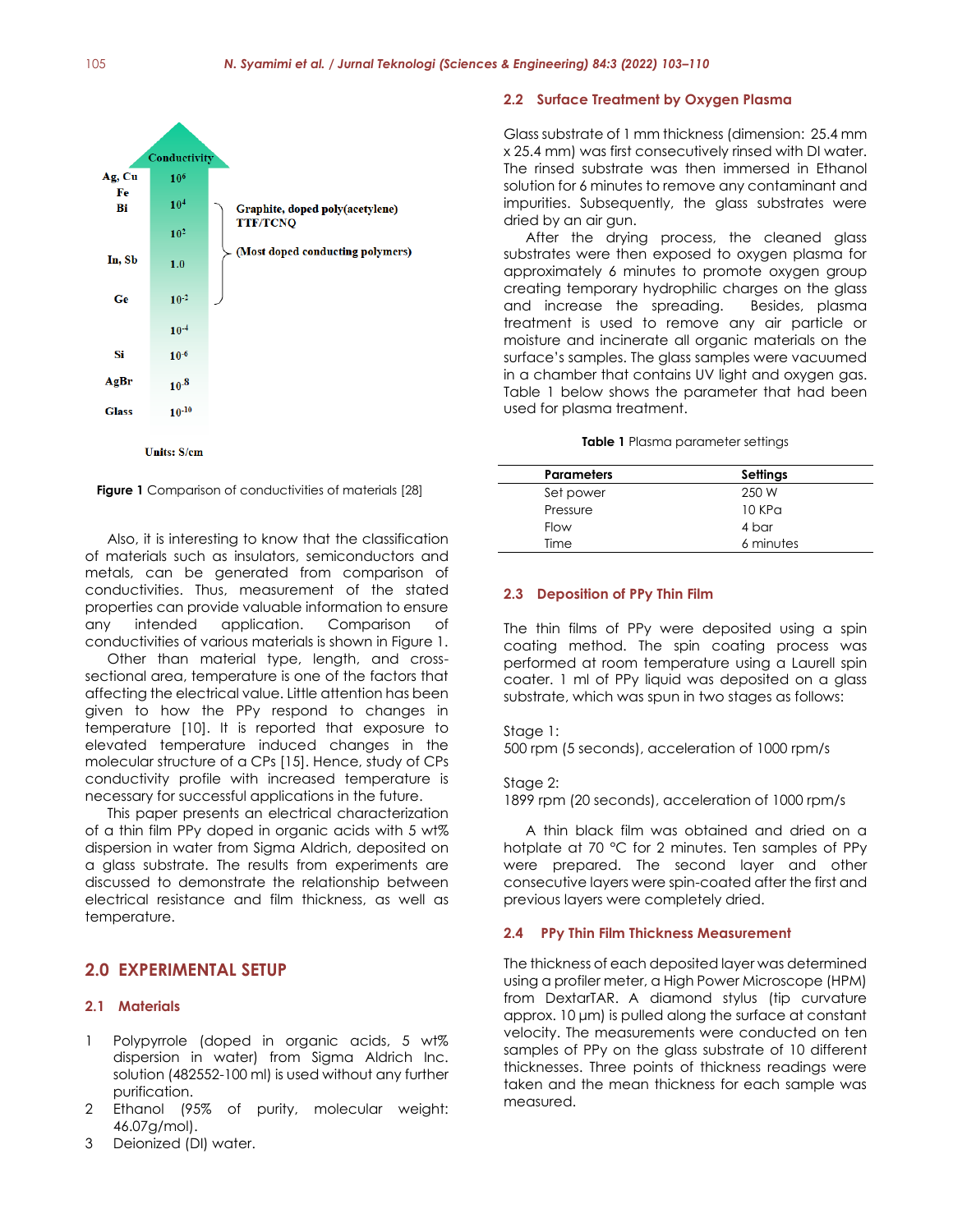#### **2.5 PPy Thin Film Electrical Characterization**

LCR meter (GW INSTEK LCR-8101G) is used to measure the output resistance of the PPy conducting film, conducted at room temperature followed by set temperatures from 30°C to 45°C with 5°C increment. The input voltage of 1 V and a test frequency of 1 kHz were applied at each measurement. The separation between two probes was set at 1 cm. For each layer of PPy, 10 values of electrical resistance were recorded, and the mean resistance values were calculated. Whereas the temperature parameters were introduced using a hotplate.

#### **2.6 PPy Thin Film Surface Characterization**

The PPy thin film surface morphology examinations were done by Scanning Electron Microscope (SEM) analysis using a JEOL JSM6010LV with an electron beam of 15 keV. The samples were coated with platinum to obtain good electrical contact as well as to reduce charging effect during imaging. A copper tape is used to place the samples together in order to have a smooth electron flow during imaging. The stage for sample were tilted at 60 degrees for sample's image cross section.

# **3.0 RESULTS AND DISCUSSION: ELECTRICAL PROPERTIES**

## **3.1 PPy Film Thickness at Room Temperature**

In this section, the experimental results of PPy thin film as a function of its thickness is presented. The measurement was done in a condition of room temperature.

Table 2 shows the measurement of PPy film thickness for 10 different PPy samples. Each sample was measured at three different points and then the thickness mean value was determined. Based on Table 2, the thickness of the PPy film increases with the increase of deposition layer. The standard deviation (SD) for each layer of PPy are calculated to be less than 0.1, meaning that that spin coated PPy showed uniform distributions on the glass substrate even though the rate of increase in the thickness is not linear. This non linearity is due to the deposited material concentration different and solvent evaporation rate during the experimental procedure [29].

|  | Table 2 Thickness values of all 10 layers of PPy |  |  |  |  |
|--|--------------------------------------------------|--|--|--|--|
|--|--------------------------------------------------|--|--|--|--|

| <b>PPy layers</b> | Readings (µm)   |        |        |        |       |
|-------------------|-----------------|--------|--------|--------|-------|
|                   | 1 <sub>st</sub> | 2nd    | 3rd    | mean   | SD    |
| 1 layer           | 0.0838          | 0.0814 | 0.0818 | 0.0823 | 0.001 |
| 2 layers          | 0.0835          | 0.0931 | 0.0893 | 0.0886 | 0.005 |
| 3 layers          | 0.1169          | 0.1141 | 0.1167 | 0.1159 | 0.002 |
| 4 lavers          | 0.1290          | 0.1313 | 0.1264 | 0.1289 | 0.002 |
| 5 layers          | 0.1346          | 0.1344 | 0.1328 | 0.1339 | 0.001 |
| 6 layers          | 0.1367          | 0.1363 | 0.1363 | 0.1431 | 0.000 |
| 7 layers          | 0.1637          | 0.1600 | 0.1484 | 0.1574 | 0.008 |
| 8 lavers          | 0.1735          | 0.1931 | 0.1881 | 0.1849 | 0.010 |

| <b>PPy layers</b> | Readings (µm)   |                 |            |        |       |
|-------------------|-----------------|-----------------|------------|--------|-------|
|                   | 1 <sub>st</sub> | 2 <sub>nd</sub> | <b>Rrd</b> | mean   | SD    |
| 9 layers          | 0.2051          | 0.2230          | 0.2139     | 0.2017 | 0.011 |
| 10 layers         | 0.2641          | 0.3076          | 0.2046     | 0.2586 | 0.052 |

# *3.1.1 Resistance*

Resistance values of different thickness is shown in the Figure 2. The resistance decrease as the thickness increase. Thicker film having a lower resistance value is because the electrons will have a bigger area to flow since electrons have the ability to adjust itself according to whatever thickness a film or wire is.



**Figure 2** Resistance of all 10 layers of PPy at room temperature (25 °C)

# *3.1.2 Resistivity*

The resistivity,  $\rho$  of a material is the characteristic that describes an ability to conduct electric currents. The electrical resistivity of a materials in thin film is not the same as in bulk form. This phenomena occurs due to the mean free path of the conduction is reduced thus increasing the scattering effects [27].





Experimental evidence shows that the resistivity increase as thickness is increased such as in Figure 3. The minimum and maximum resistivity of obtained film was 5.6974E-3 Ωm for 1 layer and 12.5473 E-3 Ωm for 10 layers respectively. The calculated resistivity value of PPy shows that the PPy has enough free electrons to conduct electricity even at room temperature. The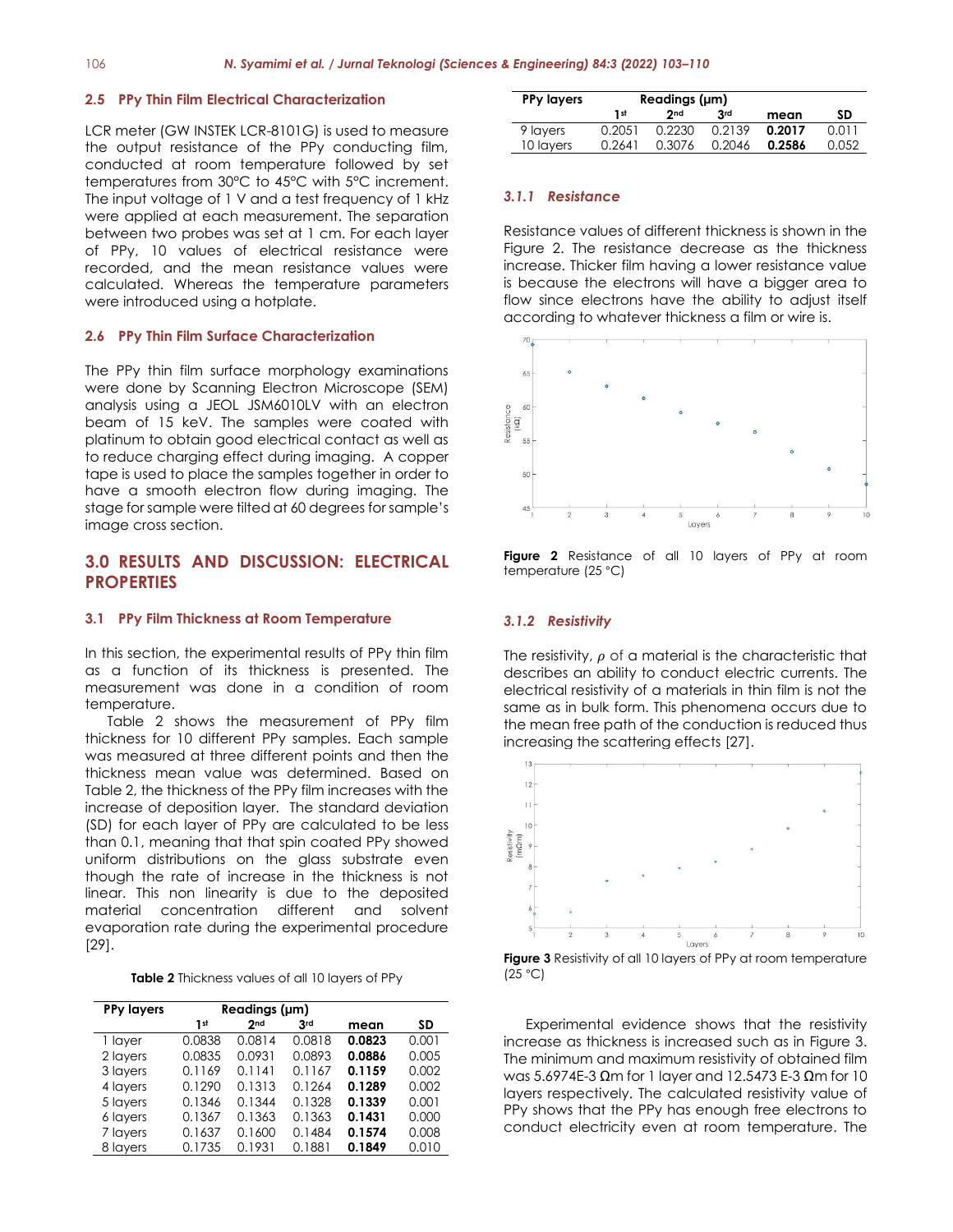value of resistivity,  $ρ$  with denoted unit of  $Ωm$  is calculated by (1).

$$
\rho = R_s t \tag{1}
$$

Where  $R_s$  is the film sheet resistance and  $t$  is for the PPy film thickness (measured using profiler).

# *3.1.3 Conductivity*

The electrical conductivity of PPy is determined by its electronic structure [1]. The electrical conductivity is the product of two number of carriers (electrons or holes) and charge carrier mobility [15]. In this paper, the conductivities are represented in Siemens/cm. The conductivity is the inverse of the resistivity [30] such as in (2).

$$
\sigma = 1/\rho \tag{2}
$$



**Figure 4** Conductivity of all 10 layers of PPy at room temperature (25 °C)

The highest calculated conductivity is ( $\sigma$ <sup>4</sup> 1.7542 S/cm) for 0.0823 µm thin for 1 deposition layer and lowest at ( $\sigma$  <sup>0</sup> 0.7969 S/cm) for 0.2586 µm at 10 deposition layers dried cast film, both at room temperature. Other conductivity studies shows that the composites exhibit conductivities at room temperature and in the range of 10E-7 and 10E-6 S/cm synthesized by a non-organic acid type of oxidizing agent such as Si-SBA-3 and Na–AlSBA-3 materials were synthesized [7], which is much lower value that our measured sample. The measured conductivity is also approximately as near to the bulk conductivity of PPy doped in Dodecylbenzene sulfonic acid (DBSA) which was about ( $\sigma$ <sup>n</sup> 1 S/cm) [11]. However, the conductivity of bulk PPy(DBSA) is reduced to (σ<sup>n.</sup> 10−3 to 10−8 S/cm) after dissolution In a polar solvent when cast into film [11].

Figure 4 shows that as the thickness increase, the conductivity decrease. Hence, it concludes that the thinner the PPy film, the higher its conductivity. This is due to to shorter ion transport distances [5].

The obtained values for conductivity is almost to a value of metallic material ( $\sigma$ <sup>4</sup> 5 S/cm)[31]. Thin wire of PPy (10-100 µm) in a study done by C. B. Gorman has been found to have conductivities in a range of 1-5 S/cm, which is also stated as the expected range values for common PPy [20]. The conductivity of undoped polymer at room temperature is 10E-6-10E-10 S/cm, lies between the insulator and semiconductor properties [1].

#### **3.2 Temperature Dependence**

# *3.2.1 Resistance*

In obtaining a successful material applications in the future, its electrical resistance is one of the key properties that need to be considered [15].

The measurement of resistance value for each sample was done for temperature ranging from 25º to 45º with 5º increment. As presented in Table 3, the measured resistance increase as temperature increase over a limited range of temperature for all ten PPy layers which indicates a conductive property [27]. This property is similar to a positive temperature coefficient (PTC) type of thermistor. Furthermore, the tested thin films for all layers shows a high sensitivity to temperature changes, which is a desirable property for future temperature sensing material.

**Table 3** The measured mean electrical resistance of PPy thin film for various thickness and temperature

| <b>Thickness</b><br>$(\mu m)$ |           | Resistance ( $k\Omega$ ) |                |         |         |
|-------------------------------|-----------|--------------------------|----------------|---------|---------|
|                               | <b>RT</b> | 30 °C                    | $35^{\circ}$ C | 40 °C   | 45 °C   |
| 0.0823                        | 69.227    | 94.655                   | 116.599        | 167.655 | 169.545 |
| 0.0886                        | 65.175    | 91.320                   | 108.542        | 156.512 | 159.754 |
| 0.1159                        | 64.061    | 90.502                   | 106.542        | 133.791 | 137.560 |
| 0.1289                        | 61.256    | 89.593                   | 105.444        | 124.773 | 133.036 |
| 0.1339                        | 59.112    | 87.479                   | 98.4738        | 121.819 | 129,820 |
| 0.1431                        | 57.547    | 85.188                   | 92.552         | 112.634 | 113.720 |
| 0.1574                        | 56.254    | 73.270                   | 89.441         | 100.729 | 107.573 |
| 0.1849                        | 53.304    | 72.563                   | 87.382         | 98.683  | 104.567 |
| 0.2107                        | 50.793    | 69.889                   | 84.616         | 96.028  | 100.199 |
| 0.2586                        | 48.525    | 51.609                   | 82.509         | 84.428  | 88.942  |

It is also observed that as the thickness of the PPy thin films increases, the electrical resistance decreases for all measured temperature suggesting an increase of power output which shows a similar characteristic to any conductor or metallic material [27]. For metallic materials, the resistance increases linearly with temperature. Exposure of PPy to rising temperatures is known to induce changes in the molecular structure [15]. The resistance increases with increasing temperature is due to the collision between vibrating ions and electrons in the tested material. The ions inside vibrates as it acquires energy from the applied temperate, thus begins oscillating about their mean positions.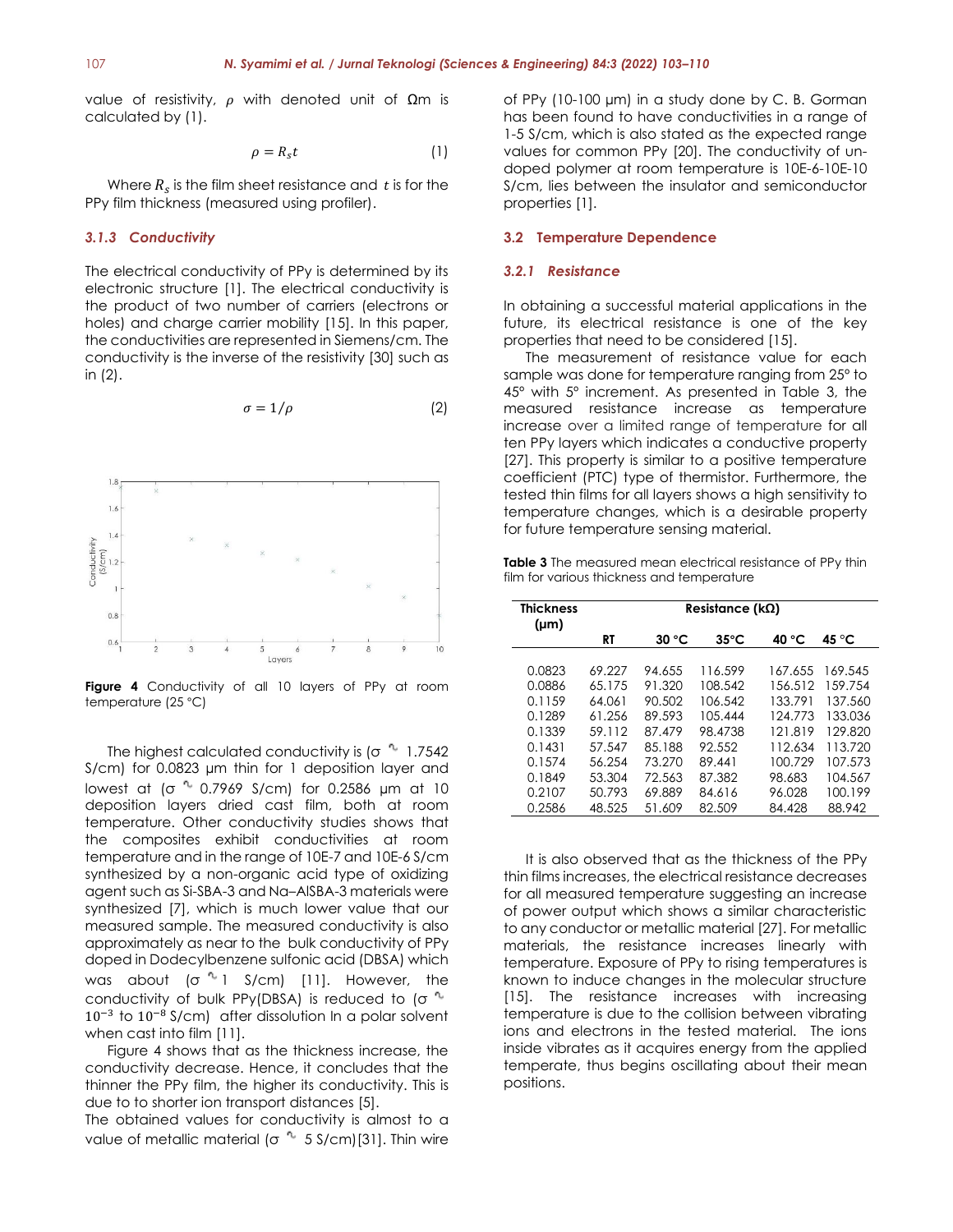## *3.2.2 Resistivity*

Figure 5 indicates the variation of ρ with temperature for PPy organic acids composite ranging from 25 °C to 45 °C. The values of resistivity increase with temperature. The resistivity increases with increasing temperature indicate a similar behaviour to conductor.



**Figure 5** Electrical properties of PPy: Mean resistivity versus temperature

## *3.2.3 Conductivity*

Figure 6 demonstrated the variation of electrical conductivity, σ with temperature for PPy organic acid composites obtained in a range of 25 °C to 45 °C temperature. The lowest conductivity value is ( $\sigma^{-n}$ ) 0.4348 S/cm) which is measured at 45 °C for 10 layers film. Whereas the highest conductivity value recorded is ( $\sigma$ <sup>n</sup> 1.7552 S/cm), measured at room temperature (25 °C)for 1 layer film deposition. The conductivity values lie in the semiconducting group, hence the PPy doped in organic acids is a suitable as a potential candidate for a resistive temperature sensor such as thermistor.



**Figure 6** Electrical properties of PPy: Mean conductivity versus temperature

The conductivity decrease with temperature showing similar trend to metal or semiconducting behaviour's temperature profile. When the temperature increased, molecules inside the material will start to vibrate more due to thermal energy thus increasing in vibration. An increase in vibration will decrease the mean free path of molecules and

thereby its electrons. The amount of increasing number of free electrons, so when lattice vibration takes place all these electrons have their mean free path reduced in that way reducing conductivity.

Temperature dependent measurements have revealed that the films are *p*-doped. Generally, *p* doping is more popular in academic research and as well as for practical applications [1]. This is because the charge carriers in *n*-doping are not as stable as positively charged form. Representatively, conductivity in PPy is the outcome of positively charged (*p*-type) doping[1].

The tested PPy can be said as electrically conductive, thus makes it a suitable candidate for ceramics material replacement as well for heatsensitive applications with a lower density [21], therefore much lighter than the equivalent components. Density of PPy is only 1.47  $g \, cm^{-3}$  [32] whereas the density of ceramic is reported to be in a range of 4.1 to 4.8  $g \, cm^{-3}$  [33].

# **3.3 Film Morphology**

The surface morphology of the spin coated PPy doped in organic acids composite film at 400x magnification is shown in Figure 7. The SEM image shows a porous and granular surface morphology at the edge of the substrate but with good uniformity throughout. Noted that there also exist some lines. The lines might be due to a slight crack which is consistent to the material brittleness after dried. Overall, it can be said that the PPy doped in organic acids fully covered the area of interest on glass substrate for 1 layer of deposition.



**Figure 7** Surface morphology of PPy doped in Organic Acids at 400x magnification

DB Dupare *et.al, 2011* has investigated PPy under different types of organic acids dopants. It was found that different organic acid produces different types of surface morphology.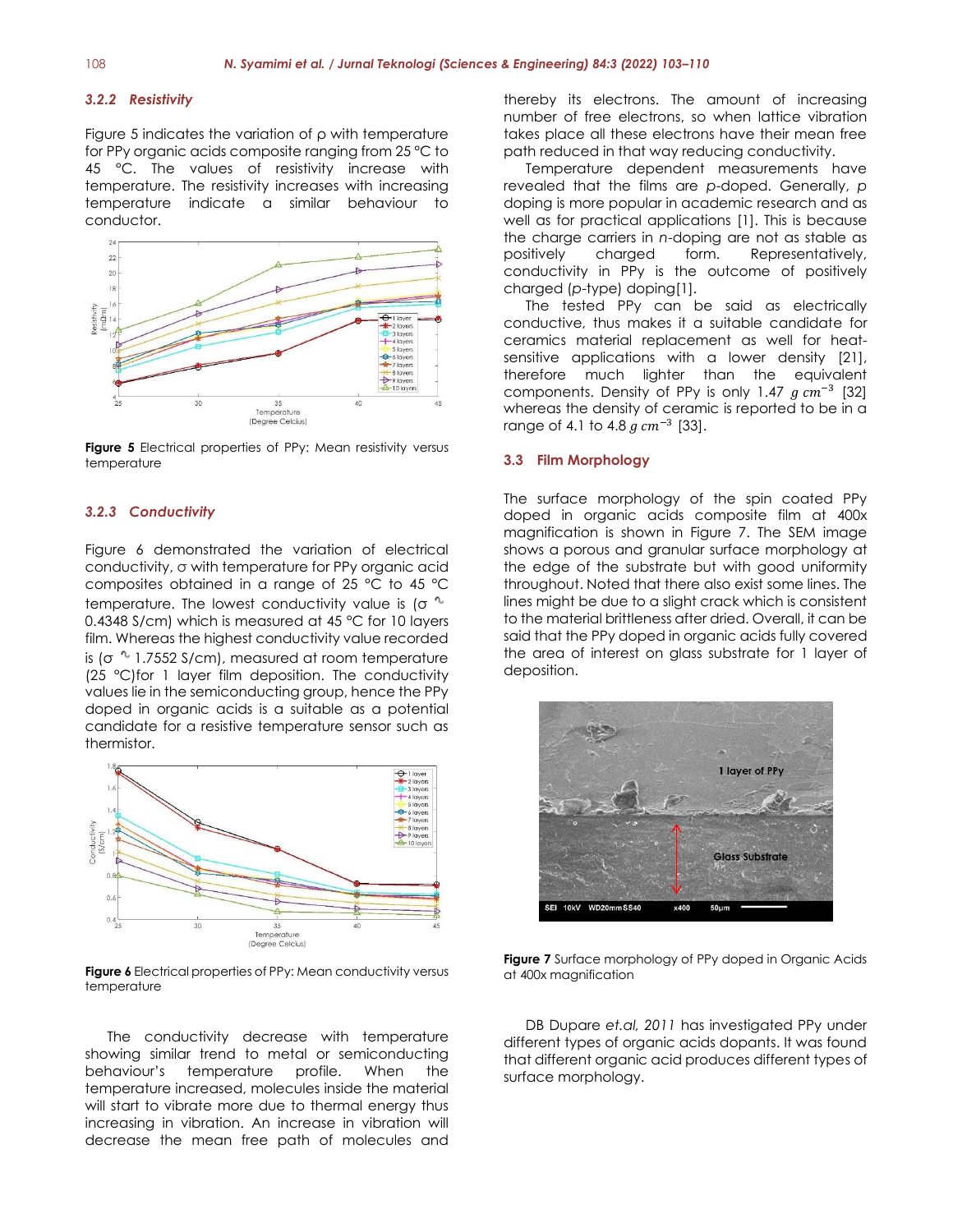# **4.0 CONCLUSION**

PPy is a unique class of organic material that can conduct electricity. The electrical properties of PPy doped in organic acids is confirmed in this study, and it also affected by temperature as well as thickness. These findings provide insight into the underlying physics of PPy dope with organic acids thin film, and relates its electrical activity to temperature and thickness. Based on these findings, the PPy doped in organic acid material from Sigma Aldrich is suitable to be used as a temperature sensor material (resistance increase when temperature increase), specifically the PTC type of thermistor and it is electrically conductive with a uniform surface morphology.

# **Acknowledgment**

The experimental work was done at the Nanotechnology Laboratory of University Malaysia Perlis.

# **References**

- [1] T.-H. Le, Y. Kim, and H. Yoon. 2017. Electrical and Electrochemical Properties of Conducting Polymers. *Polymers.* 9: 150.
- [2] I. György. 2008. *Conducting Polymers: A New Era in Electrochemistry*. Springer.
- J. Thombare, M. Rath, S.-H. Han, and V. Fulari. 2013. Synthesis of Hydrophilic Polypyrrole Thin Films by Silar Method. *Mater Phys Mech.* 16: 118-125.
- [4] N. Lu, L. Li, N. Gao, and M. Liu. 2016. Understanding Electrical-thermal Transport Characteristics of Organic Semiconductors: Violation of Wiedemann-Franz Law. *Journal of Applied Physics*. 120: 195108.
- [5] R. Megha, F. A. Ali, Y. Ravikiran, C. Ramana, A. K. Kumar, D. Mishra*, et al.* 2018. Conducting Polymer Nanocomposite Based Temperature Sensors: A Review. *Inorganic Chemistry Communications*. 98: 11-28.
- [6] L. Dai. 2004. *Intelligent Macromolecules for Smart Devices: From Materials Synthesis to Device Applications*. Springer Science & Business Media.
- [7] M. B. G. Costa, J. M. Juárez, M. L. Martínez, A. R. Beltramone, J. Cussa, and O. A. Anunziata. 2013. Synthesis and Characterization of Conducting Polypyrrole/SBA-3 and Polypyrrole/Na–AlSBA-3 Composites. *Materials Research Bulletin*. 48: 661-667.
- [8] C. Basavaraja, N.-R. Kim, E. Jo, R. Pierson, D.-S. Huh, and A. Venkataraman. 2009. Transport Properties of Polypyrrole Films Doped with Sulphonic Acids. *Bulletin of the Korean Chemical Society*. 30: 2701-2706.
- [9] Shaktawat, V., Jain, N., Dixit, M., Saxena, N., Sharma, K., and Sharma, T. 2008. Temperature Dependence of Conductivity of Polypyrrole Doped with Sulphuric Acid. *Indian Journal of Pure and Applied Physics*. 46(6): 427-430.
- [10] C. Lee, B. Gaihre, G. M. Spinks, G. Alici, and J. Cairney. 2010. Methods Developed for the Fabrication of a Thermallyinduced Polypyrrole Bilayer Micro/nanoactuator. *2010 International Conference on Nanoscience and Nanotechnology*. 214-217.
- [11] P. Jayamurugan, V. Ponnuswamy, Y. S. Rao, S. Ashokan, and S. Meenakshisundar. 2015. Influence of Spin Coating Rate on the Thickness, Surface Modification and Optical Properties of Water Dispersed PPy Composite Thin Films.

*Materials Science in Semiconductor Processing*. 39: 205- 210.

- [12] H. John, R. M. Thomas, R. Joseph, and K. Mathew. 2006. Studies on the Dielectric Behaviour of Polypyrrole and Its Semi Interpenetrating Networks with Poly (Vinyl Chloride) in the Microwave Field. *Microwave and Optical Technology Letters.* 48(7): 1324-1326.
- [13] J. H. Chang and I. W. Hunter. 2009. Characterization and Control of the Wettability of Conducting Polymer Thin Films. *MRS Online Proceedings Library Archive*. 1228.
- [14] L.-H. Liu, K.-H. Li, and P.-C. Wang. 2013. Investigating the Influence of Various Organosilanized Substrates and Dopant Species on the Properties of Transparent Polypyrrole Thin Films Deposited on Glass Surfaces. *2013 8th International Microsystems, Packaging, Assembly and Circuits Technology Conference (IMPACT)*. 334-337.
- [15] R. Ansari. 2006. Polypyrrole Conducting Electroactive Polymers: Synthesis and Stability Studies. *Journal of Chemistry*. 3: 186-201.
- [16] S. Liu, N. Masurkar, S. Varma, I. Avrutsky, and L. M. Reddy Arava. 2019. Experimental Studies and Numerical Simulation of Polypyrrole Trilayer Actuators. *ACS Omega.* 4: 6436-6442, 2019/04/30 2019.
- [17] A. Yussuf, M. Al-Saleh, S. Al-Enezi, and G. Abraham. 2018. Synthesis and Characterization of Conductive Polypyrrole: the Influence of the Oxidants and Monomer on the Electrical, Thermal, and Morphological Properties. *International Journal of Polymer Science.* Article number 4191747.
- [18] N. M. Shuangjie Liu, Sundeep Varma, Ivan Avrutsky, and Leela Mohana Reddy Arava. 2019. Experimental Studiesand Numerical Simulation of Polypyrrole Trilayer Actuators. *ACS Omega.* 4(4): 6436-6442.
- [19] X. Wang, Q. Liu, S. Wu, B. Xu, and H. Xu. 2019. Multilayer Polypyrrole Nanosheets with Self‐organized Surface Structures for Flexible and Efficient Solar–thermal Energy Conversion. *Advanced Materials*. 31: 1807716.
- [20] C. B. Gorman, H. A. Biebuyck, and G. M. Whitesides. 1995. Fabrication of Patterned, Electrically Conducting Polypyrrole Using a Self-assembled Monolayer: A Route to All-organic Circuits. *Chemistry of Materials*. 7: 526-529.
- [21] M. Grundler, T. Derieth, and A. Heinzel. 2016. Polymer Compounds with High Thermal Conductivity. *AIP Conference Proceedings*. 030015.
- [22] M. Upadhyaya, C. J. Boyle, D. Venkataraman, and Z. Aksamija. 2019. Effects of Disorder on Thermoelectric Properties of Semiconducting Polymers. *Scientific Reports.* 9: 1-11.
- [23] D. Dupare, M. Shirsat, and A. Aswar. 2011. Synthesis and Characterization of Polypyrrole–polyvinyl Alcohol Composite Film with Various Organic Acids Dopants and Their Gas Sensing Behavior. *Indian Journal of Chemical Technology*. 18(6) : 446.
- [24] H. Eisazadeh. 2007. Studying the Characteristics of Polypyrrole and Its Composites. *World Journal of Chemistry.* 2: 67-74.
- [25] P. Guo, M. Ci, and M. Zhao. 2021. Synthesis of Organic Acid Doped Polypyrrole and Its Evaluation as a Novel Cathode Material. *International Journal of Electrochemical Science.* 16.
- [26] T. Gilani and D. Rabchuk. 2017. Electrical Resistivity of Gold Thin Film as a Function of Film Thickness. *Canadian Journal of Physics*. 96: 272-274.
- [27] F. Lacy. 2011. Developing a Theoretical Relationship Between Electrical Resistivity, Temperature, and Film Thickness for Conductors. *Nanoscale Research Letters.* 6: 636.
- [28] D. Y. Lu. 2005. Polypyrrole-containing Composite Particles: Preparation, Characterization and Application. Doctoral Dissertation. Natural Sciences and Mathematics, Technische Universität Dresden.
- [29] Danglad-Flores, J., Eickelmann, S., and Riegler, H. 2018. Deposition of Polymer Films by Spin Casting: A quantitative Analysis. *Chemical Engineering Science.* 179 : 257-264.